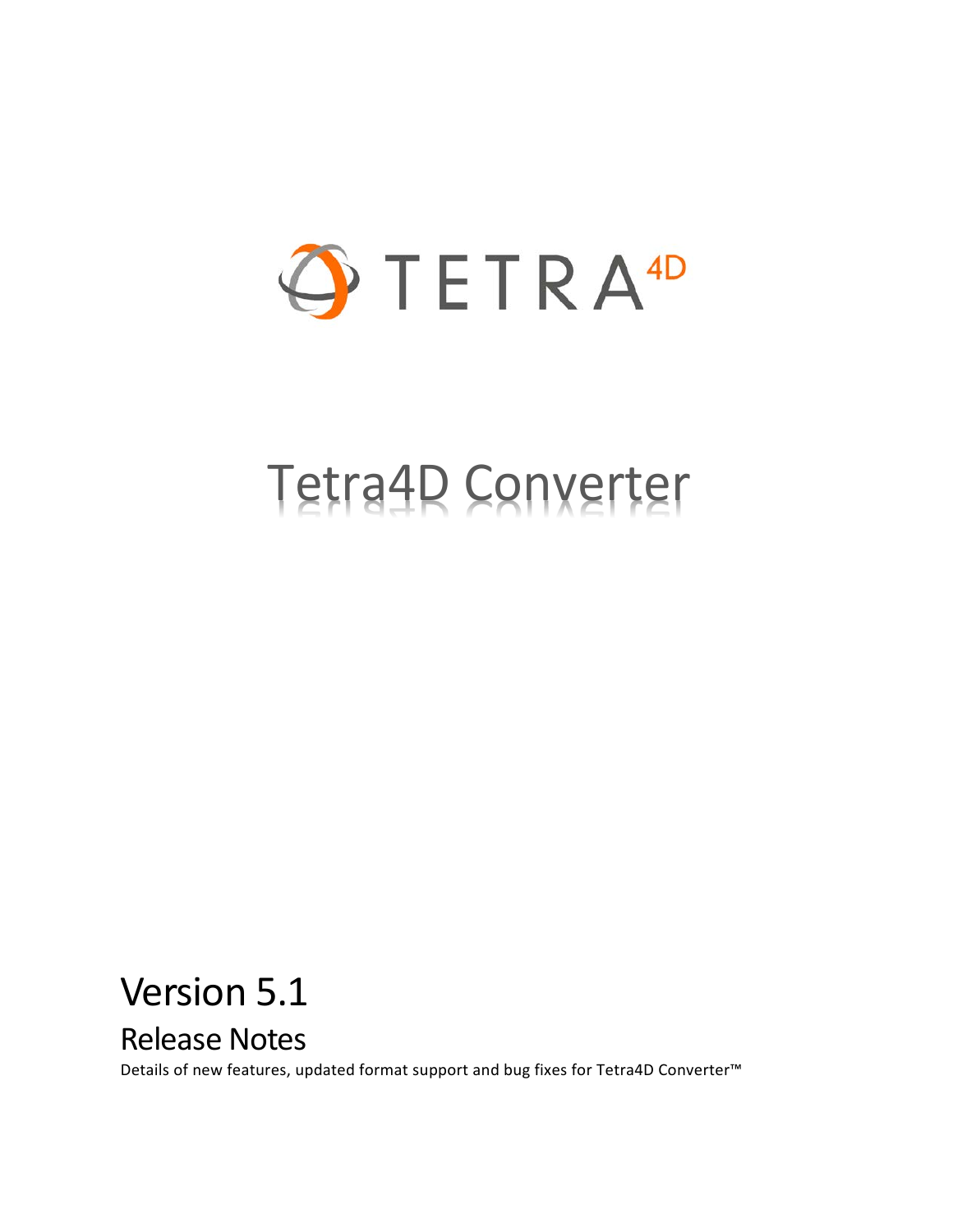# **Table of Contents**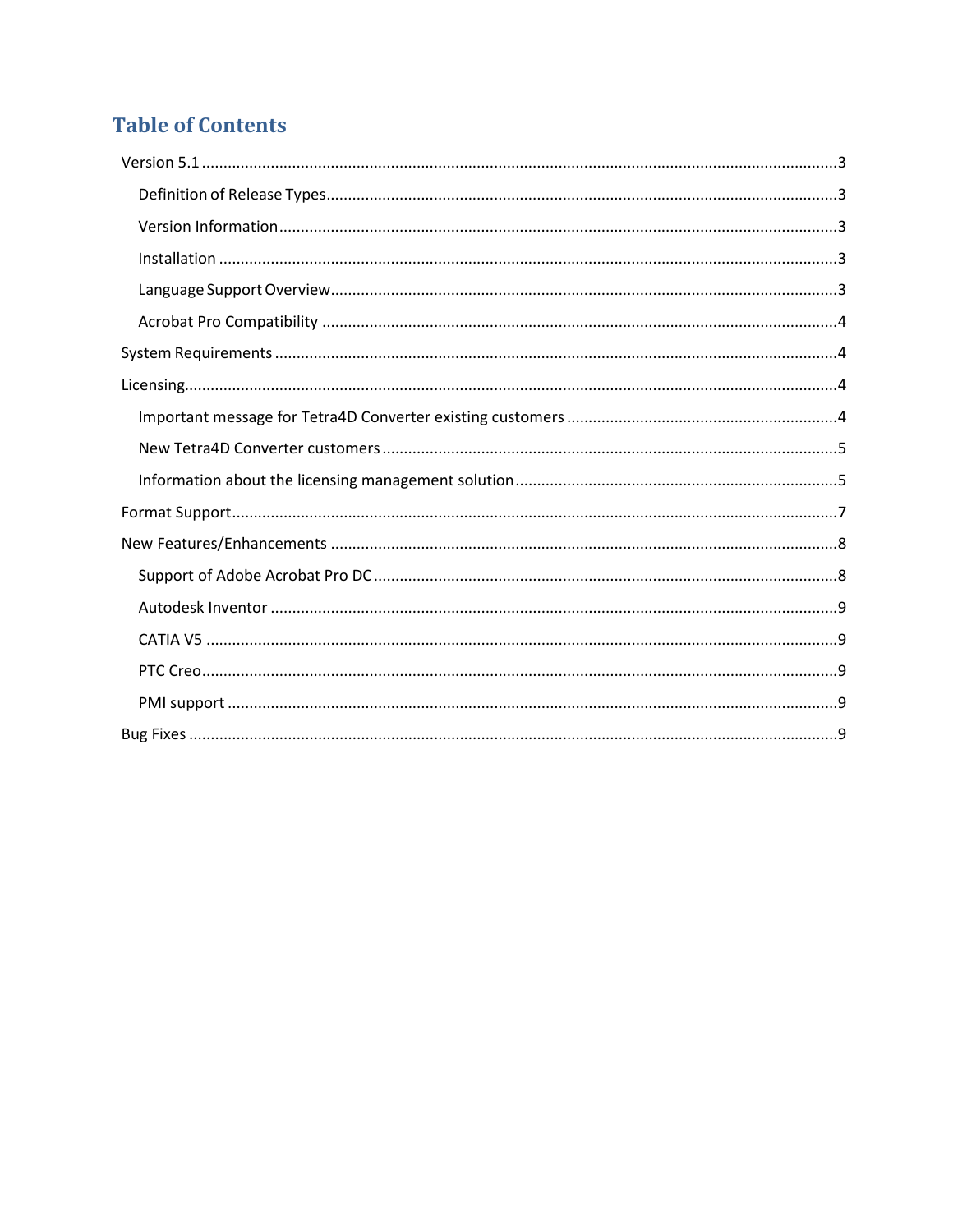# <span id="page-2-0"></span>**Version 5.1**

#### <span id="page-2-1"></span>**Definition of Release Types**

We define each release type as follows:

- **Major release**: A major release associated with an incremented release number (e.g. 3 or 4) and an approximate 12 month product cycle.
- **Minor release**: An update betweenmajorreleasesthat may include support for new file formats, new versions of currently supported formats, and bug fixes.
- **Out of cycle patch**: An unscheduled update. These contain few functional updates with the intention to limit impact.

#### <span id="page-2-2"></span>**Version Information**

| <b>Item</b>       | l Version Number <b>\</b> |
|-------------------|---------------------------|
| Tetra4D Converter |                           |

#### <span id="page-2-3"></span>**Installation**

This version can be installed over any prior installation of Tetra4D Converter. For more installation information, please refer to the Tetra4D Converter Installation Guide or visit our support page.

#### <span id="page-2-4"></span>**Language Support Overview**

Tetra4D Converter provides support for multiple languages as noted in the table below. However, the language used is controlled by the local Adobe Acrobat® installation. If there is a Tetra4D Converter language option that matches the Acrobat installation, then that language is used; if not, Tetra4D Converter defaults to English.

Tier 1 and Tier 2 are as defined by Adobe Systems.

| <b>Tier</b> | <b>Tetra4D Converter Supported Languages</b>   |  |  |
|-------------|------------------------------------------------|--|--|
| l Tier 1    | English, French, German, Japanese              |  |  |
| l Tier 2    | Brazilian Portuguese, Italian, Korean, Spanish |  |  |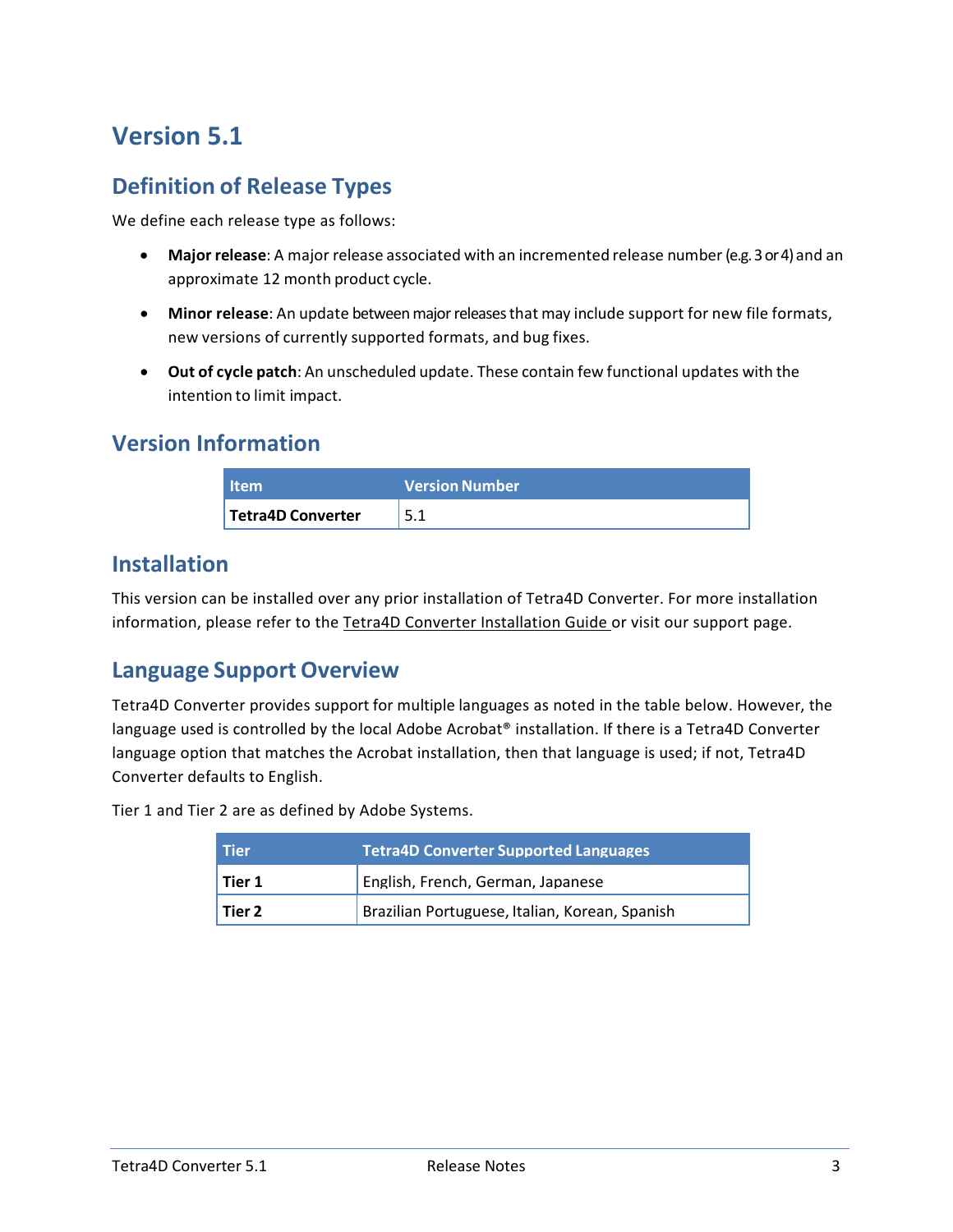### <span id="page-3-0"></span>**Acrobat Pro Compatibility**

The Tetra4D Converter is a plug-in for Adobe Acrobat Pro. The following table provides information about tested version compatibility. Note that older versions of Tetra4D Converter may work with newer Acrobat Pro releases, even if compatibility is not explicitly mentioned here.

| <b>Tetra4D</b><br><b>Converter</b> | <b>Compatible Acrobat Pro X/XI/DC Versions</b>                                       |                                                                               |  |
|------------------------------------|--------------------------------------------------------------------------------------|-------------------------------------------------------------------------------|--|
| 5.0 and 5.1                        | Acrobat DC: 2015.000.00000<br>Acrobat 11.0.0 to 11.0.12<br>Acrobat 10.0.0 to 10.1.15 | - to 2015.006.30060 (Classic Track)<br>- to 2015.008.20082 (Continuous Track) |  |
| 4.1 and 4.2                        | Acrobat 11.0.0 to 11.0.6<br>Acrobat 10.0.0 to 10.1.9                                 |                                                                               |  |
| 4.0                                | Acrobat 11.0.0 to 11.0.5<br>Acrobat 10.0.0 to 10.1.8                                 |                                                                               |  |

If you have an earlier version of Tetra4D Converter (prior to 4.0) and need compatibility information, please contact support by visiting our support page.

# <span id="page-3-1"></span>**System Requirements**

Please refer to the installation guide to access the system requirements.

Please notice that since version 5.0, the Tetra4D Converter no longer supports the following Microsoft® Windows® operating systems

- Windows XP
- Windows Server 2003

# <span id="page-3-2"></span>**Licensing**

#### <span id="page-3-3"></span>**Important message for Tetra4D Converter existing customers**

**Tetra4D Converter 5.1** comes with a new license management solution and requires a new license to run the software.

Even if you already installed and licensed version 4.2 or version 5.0, you will need to change your license and activate the seats when **Tetra4D Converter 5.1** is installed.

Notice that if you are under regular maintenance, you should automatically receive a serial number for **Tetra4D Converter 5.1** in an email from tetra4d.com.

Please carefully read the Tetra4D Converter Installation Guide for explanations on how to activate your licenses.

Note that the Tetra4D Converter will run in trial mode for 28 days after installation, providing you with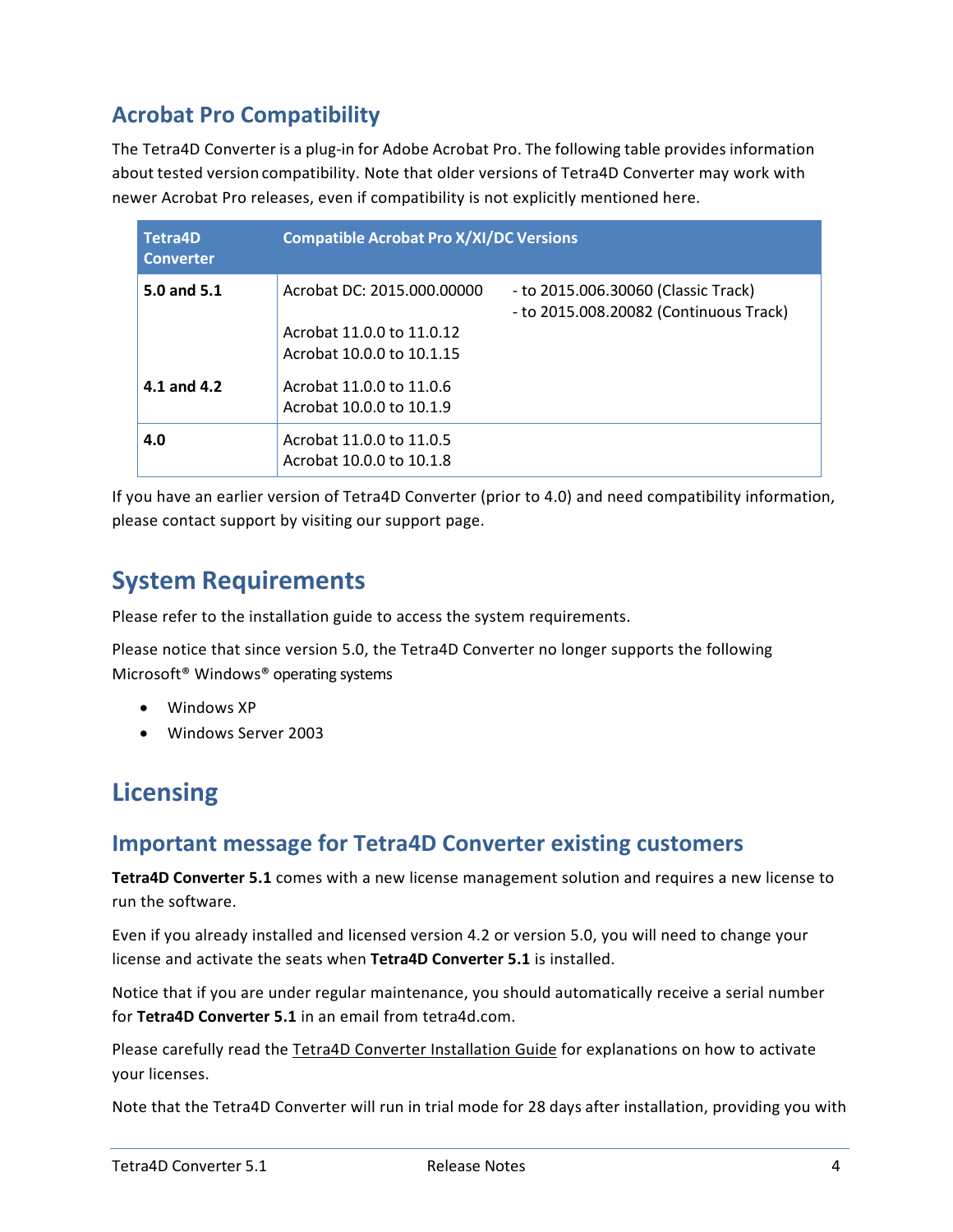an opportunity to use the product temporarily without a license key.

#### <span id="page-4-0"></span>**New Tetra4D Converter customers**

You should receive a serial number in an email from tetra4d.com when you purchase the Tetra4D Converter.

Please carefully read the Tetra4D Converter Installation Guide for explanations on how to activate your licenses.

Note that the Tetra4D Converter will run in trial mode for 28 days after installation, providing you with an opportunity to use the product temporarily without a license key.

You will have full functionality of the software during the trial period. If you experience any problem during the installation and activation process, please contact support by visiting our support page.

#### <span id="page-4-1"></span>**Information about the licensing management solution**

A new licensing management solution has been implemented to offer more flexibility and autonomy for customers to manage their licenses:

- Licensing the Tetra4D Converter can be done directly by customers, without requiring customers to contact Tetra4D support.
- Online and offline activations are supported
	- o Online activation requires a few actions and is fully performed within the product (no support request, no email communication).
	- o In case of offline activation, information to activate the seat has to be communicated through email.
- A single serial number can be used to activate multiple seats of Tetra4D Converter
	- o When purchasing multiple seats of Tetra4D Converter, a single serial number will be generated to activate all of the purchased seats.
- Activation / deactivation is enabled to make it possible to transfer a license from a computer to another one
	- o Case where a computer is no longer in use and the license has to be transferred to another system.
	- o The transfer can be performed directly by the customer.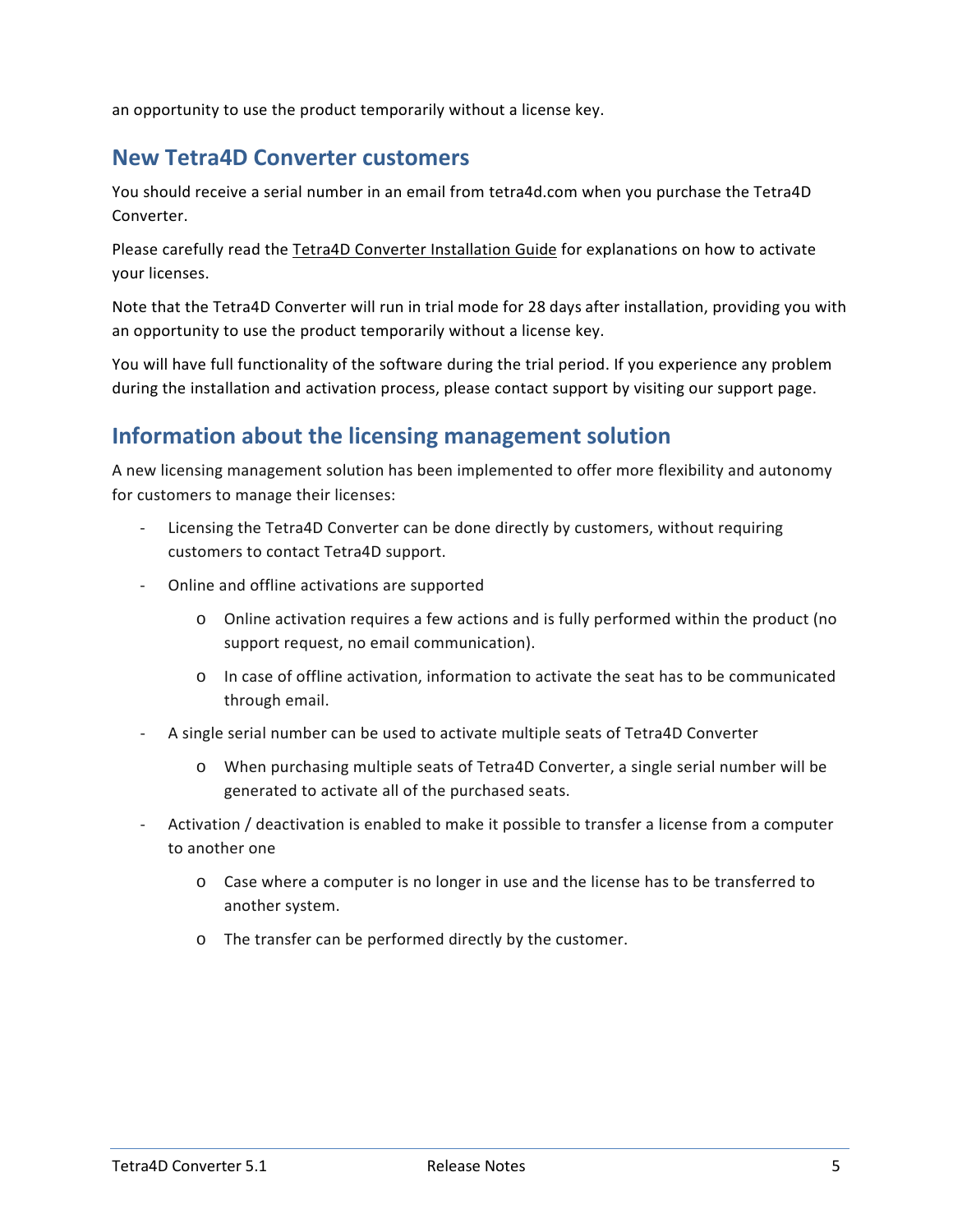Remark:

- The transfer of a license has to be occasional, and is only allowed in case of:
	- o Computer crash
	- o Computer change

The Tetra4D support team is available to answer any question and assist whenever needed.

To receive assistance from the support team, please contact support by visiting our support page.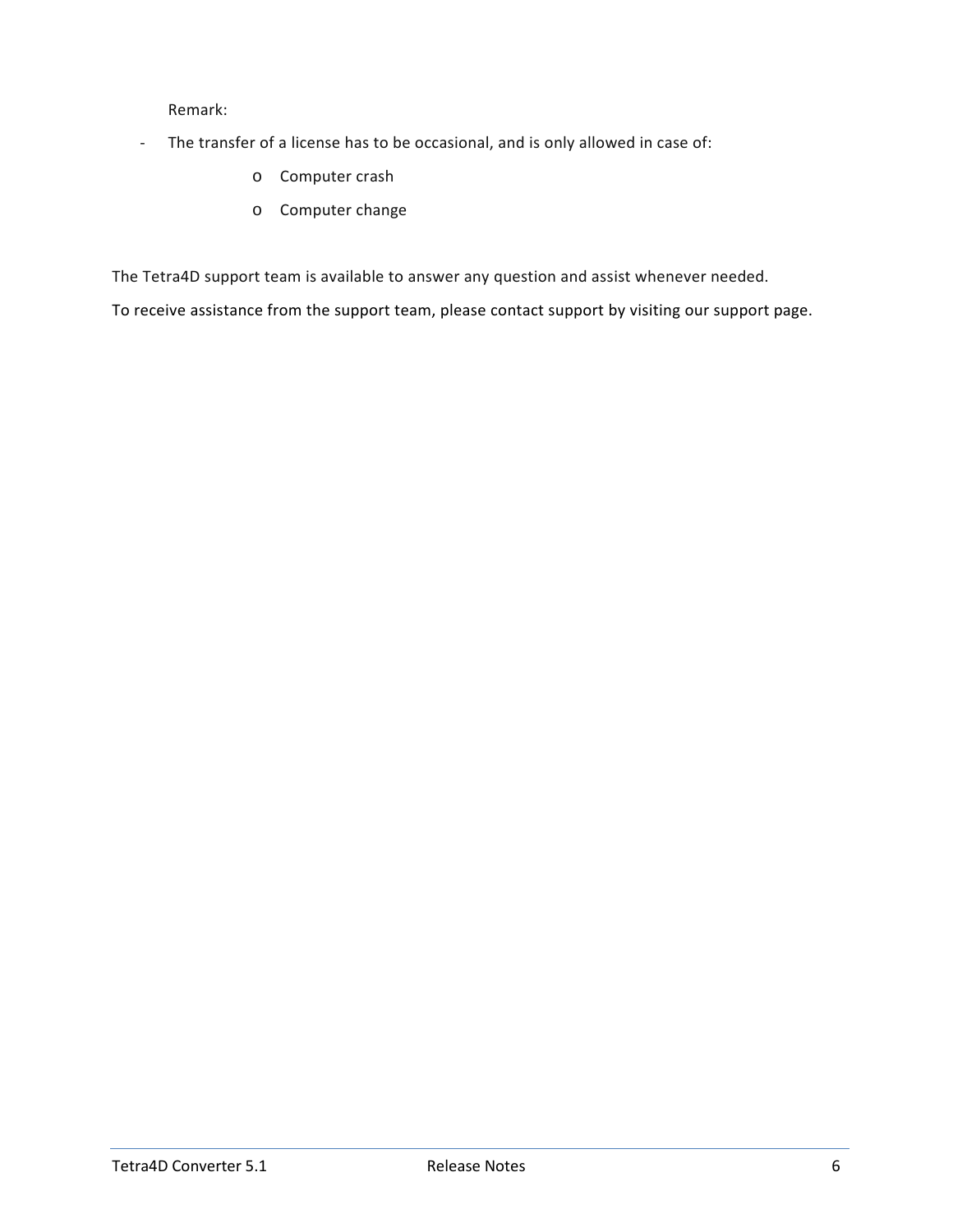# <span id="page-6-0"></span>**Format Support**

This release supports reading the following 3D file formats:

| <b>Format</b>                            | <b>Version</b>                      | <b>Extensions</b>                                 |
|------------------------------------------|-------------------------------------|---------------------------------------------------|
| <b>ACIS (SAT)</b>                        | Up to v23.0                         | SAT, SAB                                          |
| <b>Autodesk Inventor</b>                 | <b>Up to 2016</b>                   | IPT, IAM                                          |
| <b>CATIA V4</b>                          | Up to 4.2.5                         | MODEL, SESSION, DLV, EXP                          |
| <b>CATIA V5</b>                          | R4 to V5-6R2015                     | CATDrawing, CATPart,<br>CATProduct, CATShape, CGR |
| <b>CATIA V6</b>                          | 2011 to 2013                        | 3DXML                                             |
| I-deas                                   | Up to 13.x (NX 5), NX I-deas 6      | MF1, ARC, UNV, PKG                                |
| <b>IGES</b>                              | 5.1, 5.2, 5.3                       | IGS, IGES                                         |
| <b>Industry Foundation Classes (IFC)</b> | IFC2x Editions 2, 3 and 4           | IFC, IFCZIP                                       |
| JT                                       | Up to version 10.0                  | JT                                                |
| Parasolid (X_T)                          | Up to v27.0                         | X_B, X_T, XMT, XMT_TXT                            |
| <b>PRC</b>                               | <b>All Versions</b>                 | <b>PRC</b>                                        |
| <b>PTC Creo</b>                          | Elements/Pro 5.0<br>Parametric 3.0  | ASM, NEU, PRT, XAS, XPR                           |
| <b>PTC Pro/Engineer</b>                  | Up to Wildfire 5                    | ASM, NEU, PRT, XAS, XPR                           |
| <b>Rhino</b>                             | 4, 5                                | 3DM                                               |
| <b>Siemens PLM Software NX</b>           | Unigraphics V11.0 to NX 10          | PRT                                               |
| <b>Solid Edge</b>                        | V19 - 20, ST - ST7                  | ASM, PAR, PWD, PSM                                |
| <b>SolidWorks</b>                        | Up to 2015                          | SLDASM, SLDPRT                                    |
| <b>STEP</b>                              | AP 203 E1/E2, AP 214, AP 242        | STP, STEP, STP.Z                                  |
| <b>Stereo Lithography (STL)</b>          | <b>All Versions</b>                 | <b>STL</b>                                        |
| Universal 3D (U3D)                       | ECMA-363 ( $1st$ to $3rd$ editions) | U3D                                               |
| <b>VDA-FS</b>                            | Version 1.0 and 2.0                 | <b>VDA</b>                                        |
| <b>VRML</b>                              | V1.0 and V2.0                       | WRL, VRML                                         |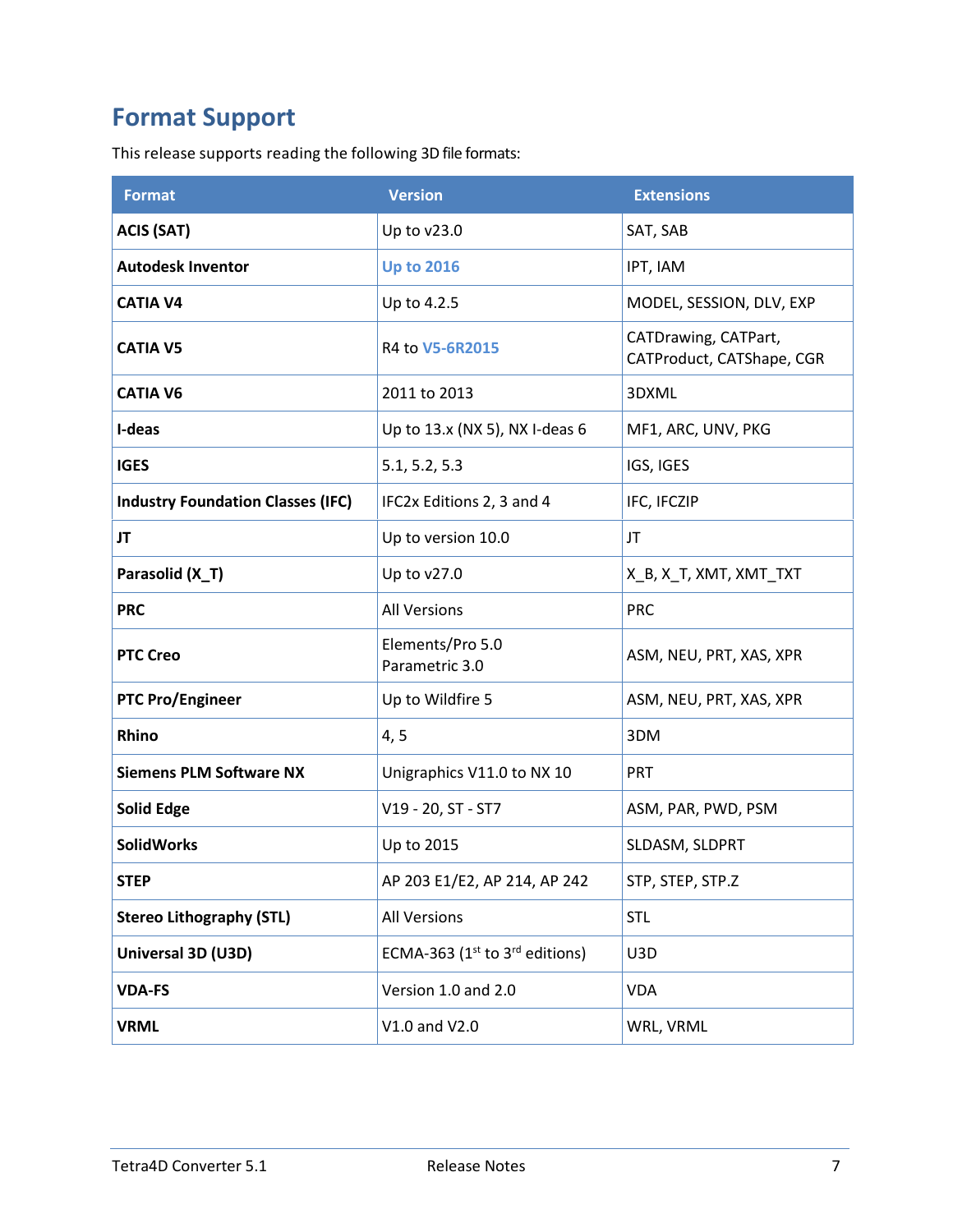# <span id="page-7-0"></span>**New Features/Enhancements**

This release of Tetra4D Converter adds the following new or improved functionality:

#### <span id="page-7-1"></span>**Support of Adobe Acrobat Pro DC**

Adobe Acrobat Pro DC introduces a new user interface and the Tetra4D Converter fully integrates with this enhancement. In the new workspace, you can find the Tetra4D Converter Tools in the following area:



The button below the Tetra4D Converter icon allows you to:



- **Open:** Open the Tetra4D Converter tools.
- **Add / Add Shortcut**: Add the Tetra4D Converter shortcut in the right pane.
- **Remove Shortcut:** Remove the existing shortcut form the right pane.

For more information about the new Acrobat Pro DC user interface, please refer to:

<https://helpx.adobe.com/acrobat/using/workspace-basics.html>